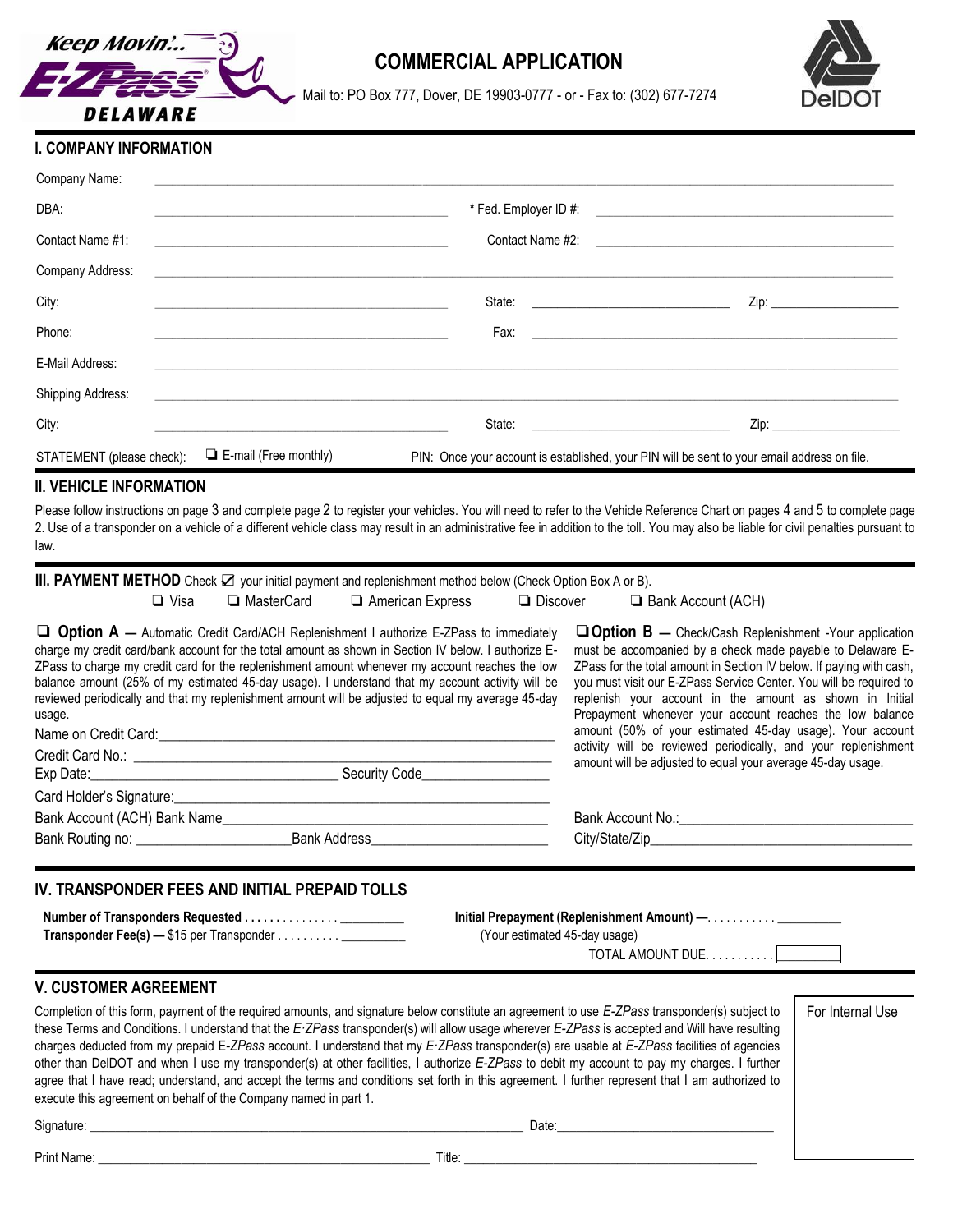# **VEHICLE INFORMATION**

List all vehicles for which you want an *E-ZPass* transponder(s). Attach photocopies of this sheet if more space is needed. The vehicle type selected from the Vehicle Reference Chart on pages 4 and 5 should be the most common configuration the transponder will be used for.

|                  | License<br><b>Plate</b> | <b>State</b> | Year | Vehicle Make/Model | Color | No.<br><b>Axles</b> | <b>Vehicle</b><br>Weight | Reference No.<br>(From Vehicle<br>Reference Chart) |
|------------------|-------------------------|--------------|------|--------------------|-------|---------------------|--------------------------|----------------------------------------------------|
| Vehicle 1        |                         |              |      |                    |       |                     |                          |                                                    |
| <b>Vehicle 2</b> |                         |              |      |                    |       |                     |                          |                                                    |
| Vehicle 3        |                         |              |      |                    |       |                     |                          |                                                    |
| Vehicle 4        |                         |              |      |                    |       |                     |                          |                                                    |
| Vehicle 5        |                         |              |      |                    |       |                     |                          |                                                    |
| Vehicle 6        |                         |              |      |                    |       |                     |                          |                                                    |
| <b>Vehicle 7</b> |                         |              |      |                    |       |                     |                          |                                                    |
| Vehicle 8        |                         |              |      |                    |       |                     |                          |                                                    |
| Vehicle 9        |                         |              |      |                    |       |                     |                          |                                                    |
| Vehicle 10       |                         |              |      |                    |       |                     |                          |                                                    |
| Vehicle 11       |                         |              |      |                    |       |                     |                          |                                                    |
| Vehicle 12       |                         |              |      |                    |       |                     |                          |                                                    |
| Vehicle 13       |                         |              |      |                    |       |                     |                          |                                                    |
| Vehicle 14       |                         |              |      |                    |       |                     |                          |                                                    |
| Vehicle 15       |                         |              |      |                    |       |                     |                          |                                                    |
| Vehicle 16       |                         |              |      |                    |       |                     |                          |                                                    |
| Vehicle 17       |                         |              |      |                    |       |                     |                          |                                                    |
| Vehicle 18       |                         |              |      |                    |       |                     |                          |                                                    |
| Vehicle 19       |                         |              |      |                    |       |                     |                          |                                                    |
| Vehicle 20       |                         |              |      |                    |       |                     |                          |                                                    |
| Vehicle 21       |                         |              |      |                    |       |                     |                          |                                                    |
| Vehicle 22       |                         |              |      |                    |       |                     |                          |                                                    |
| Vehicle 23       |                         |              |      |                    |       |                     |                          |                                                    |
| Vehicle 24       |                         |              |      |                    |       |                     |                          |                                                    |
| Vehicle 25       |                         |              |      |                    |       |                     |                          |                                                    |
| Vehicle 26       |                         |              |      |                    |       |                     |                          |                                                    |
| Vehicle 27       |                         |              |      |                    |       |                     |                          |                                                    |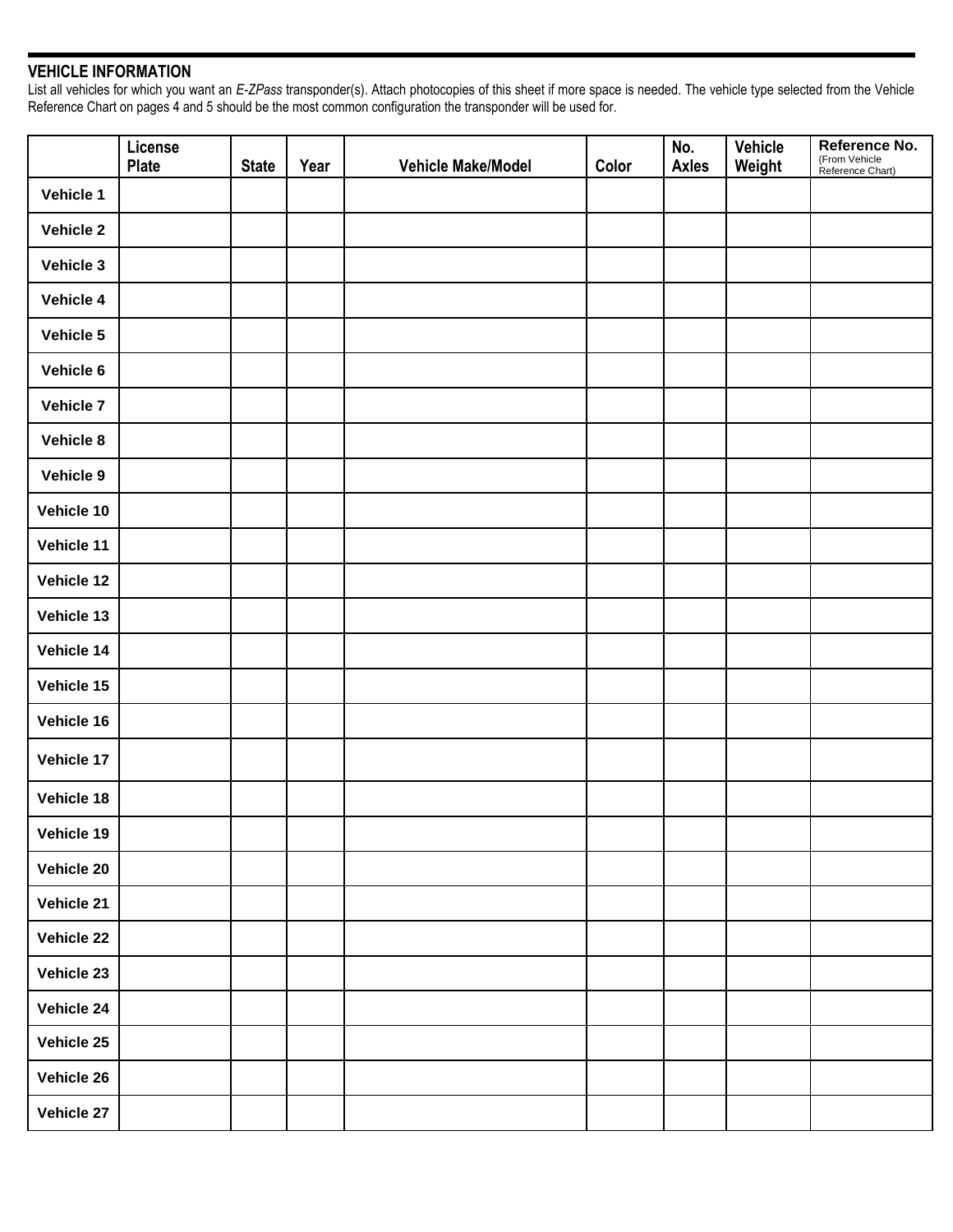## **I. COMPANY INFORMATION**

Please complete all items to open an *E-ZPass* commercial account. All information will be kept confidential in accordance with the Terms and Conditions of *E-ZPass* usage. All accounts will receive a monthly statement detailing all transactions by transponder, location, and amount charged, as well as other charges and payments.

### **II. VEHICLE INFORMATION**

You will receive an *E-ZPass* transponder for each vehicle that you list on this application. Each transponder will be programmed with the class (vehicle type and number of axles) associated with each vehicle to ensure that the proper amount is charged. If a transponder is used in a vehicle of a different class, your account will be charged according to the classification of the vehicle as it is determined by the facility. **Use of a transponder on a vehicle of a different toll class may result in fees of up to \$50, in addition to the charge**. You may also be liable for civil penalties pursuant to law.

Please provide the requested information for each vehicle listed on the application. There are three types of transponders -Interior Mount (Windshield), Bumper Mount (License Plate), and Roof Mount. Transponders will be assigned to you based on the transponder that is best suited for your vehicle type(s).

| Field —       | <b>Required Information –</b>  | Field —             | <b>Required Information –</b>                |
|---------------|--------------------------------|---------------------|----------------------------------------------|
| License Plate | License Plate Number           | Color               | Color of vehicle                             |
| State         | State/Province of Registration | Number of Axles     | Total number of axles (including transaxles) |
| Year          | Year of Vehicle                | Vehicle Weight      | Gross weight of vehicle                      |
| Make / Model  | Name of Manufacturer & Model   | Vehicle Reference # | Reference No. from Vehicle Reference Chart   |
|               |                                |                     |                                              |

If you have more vehicles than will fit on page 2, please photocopy page 2 as needed, and attach to application. Be sure to include totals from the additional pages in appropriate boxes and calculations on page 1.

# **III. PAYMENT METHOD**

**A. AUTOMATIC CREDIT CARD/ACH REPLENISHMENT:** Your initial payment will be charged to the credit card number or debited from the bank account you provide. Your credit card or bank account will be charged whenever your account reaches 25% of your average 45-day toll usage. If you select automatic replenishment by credit card, your transponder(s) will automatically be enrolled in the free *E-ZPass Plus* program which allows you to pay for parking using your *E-ZPass* account wherever the *E-ZPass* logo is displayed. For more information about *E-ZPass Plus* access our website at *www.ezpassde.com* or call (888) 397-2773.

**B. CHECK/CASH REPLENISHMENT:** You must attach a check or money order payable to Delaware *E-ZPass* in the amount of the total of Section IV on page 1. If paying with cash, please visit the Delaware *E-ZPass* Service Center. Whenever your account reaches your low balance amount, (50% of your average 45-day usage), you will be required to replenish your account. Mail checks payable to: Delaware *E-ZPass,* PO Box 777, Dover, DE 19903-0777. Write your account number on your check. You may pay in person by check, cash, money order, or credit card at any of the Delaware *E-ZPass* Service Centers. YOU MAY VERIFY YOUR ACCOUNT BALANCE 24 HOURS A DAY BY CALLING (888) EZPassDE (888) 397-2773, PIN required, or by Visiting our website at *www.ezpassde.com.* Please have your account number, username and password.

### **IV. TRANSPONDER FEE AND INITIAL PREPAYMENT TOLLS**

Your initial prepayment (replenishment amount) is based on your account's estimated 45-day usage. Please indicate your account's estimated 45-day usage in the Initial Prepayment line.

Thirty-five days after account opening, your usage will be reviewed and your replenishment amount will be adjusted to equal an average 45-day usage. Thereafter, your usage will be reviewed quarterly and your replenishment amount will be adjusted to equal an average 45-day usage.

#### **Transponder(s) Requested**

Please list the number of transponder(s) you request for your account. Please make sure that the initial prepayment that you indicate reflects your average 45-day usage of all of the transponder(s) in your account. There is a non-refundable transponder fee of \$15 per transponder.

#### **SCHEDULE OF FEES**

If you would like to discuss various statement options for your account, or need guidance with special account structuring, please call (888) EZPassDE (888) 397- 2773 or visit the Delaware *E-ZPass* Service Center.  $Transporter fee \ldots \ldots \ldots$ \$15.00

Transponder misuse fee(s) . . . . . . . . . . . . . . . . . . . . . . . . . . . . . . . . up to \$87.50

#### **ENROLLMENT**

To enroll, send this application to the *E-ZPass* Service Center, PO Box 777, Dover, DE 19903-0777, or visit us at 22-24 W. Loockerman St. Dover, DE 19904. For more information, call (888) EZPassDE (888) 397-2773 or visit our Web site at *www.ezpassde.com.*

### **CUSTOMER SERVICE CENTER LOCATIONS**

It's always easy to access information about your Delaware *E-ZPass* account. Visit our Web site at *www.ezpassde.com* or call us at (888) EZPassDE (888) 397-2773, where you can reach a Customer Service Representative 7 am -7 pm Monday -Friday; 8 am -2 pm, Saturday. You can also visit us at the following locations: Delaware *E-ZPass*  Service Center, 22-24 W. Loockerman St, Dover, DE 19904. Hours of Operation: Phone: 7 am -7 pm Monday -Friday, 8 am -2 pm Saturday. Automated Account Information: 24 hours a day, 7 days a week. Walk-In: 7 am -7 pm Monday -Friday, 8 am -2 pm Saturday. Additional Walk-In Customer Service is available at the three Main Line toll plazas (24/7): Biddle's Corner (SR-1) -Dover (SR-1) -Newark (1-95)

### **DISCOUNTS**

Commercial *E-ZPass* users get a 25% discount for trips made by vehicles with 3 or more axles on State Route 1 and a 16% discount on U. S. Route 301. Please contact the Commercial Department for more details at (888) 397-2773.

**Terms and Conditions are included on page 6 of this application.**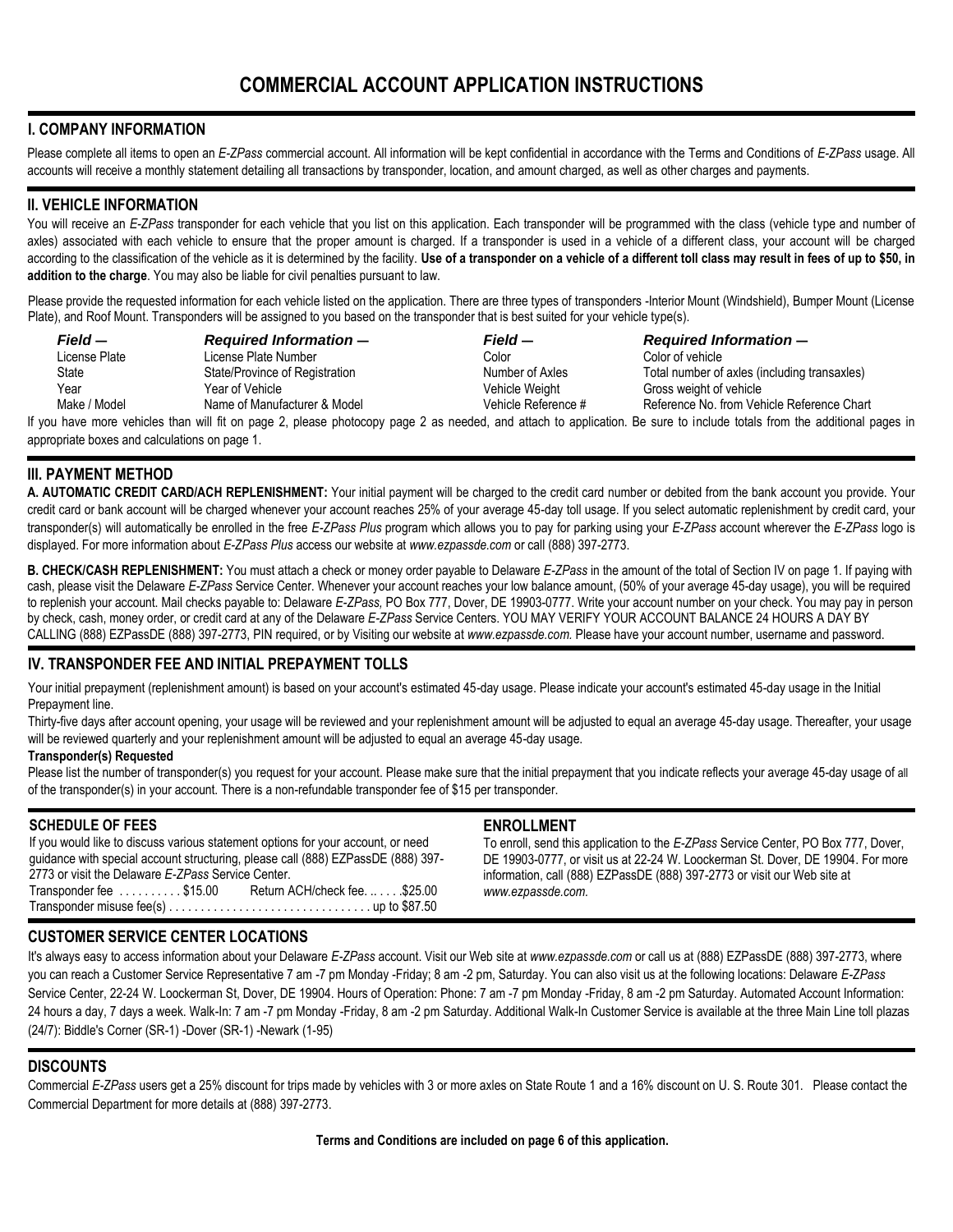

# **VEHICLE REFERENCE CHART**



 Use this chart to determine the appropriate vehicle reference number required for each vehicle. Enter the vehicle reference number on page 2 for each vehicle you list.

| <b>TYPE AND DESCRIPTION OF VEHICLE</b>              | Vehicle<br>Ref. No. | <b>TYPE AND DESCRIPTION OF VEHICLE</b>                   | Vehicle<br>Ref. No. |
|-----------------------------------------------------|---------------------|----------------------------------------------------------|---------------------|
| <b>AUTOMOBILE / SPORT</b>                           |                     | <b>BUSES</b><br>- 11 -                                   |                     |
| <b>UTILITY VEHICLE (SUV)</b>                        |                     | (Seating 16 + passengers)                                | 門                   |
| This type also includes taxis, ambulances, hearses, |                     |                                                          |                     |
| and limo's seating less than 10 passengers.         |                     | 2 axles, 4 tires (up to 7,000 lbs.)                      | 72                  |
|                                                     |                     | 2 axles, 4 tires (over 7,000 lbs.)                       | 394                 |
| 2 axles, 4 tires (up to 7,000 lbs.)                 | 72                  | 2 axles, 6 tires (up to 7,000 lbs.)                      | 393                 |
| 3 axles, 6 tires (up to 7,000 lbs.)                 | 76                  | 2 axles, 6 tires (over 7,000 lbs.)                       | 395                 |
|                                                     |                     | 3 axles, 6 tires (up to 7,000 lbs.)                      | 396                 |
| <b>MOTORCYCLE</b>                                   |                     | 3 axles, 6 tires (over 7,000 lbs.)                       | 398                 |
|                                                     |                     | 3 axles, 8 or 10 tires (up to 7,000 lbs.)                | 397                 |
| 2 axles, 2 tires (up to 7,000 lbs.)                 | 136                 | 3 axles, 8 or 10 tires (over 7,000 lbs.)                 | 399                 |
| 2 axles, 3 tires (includes trikes or                | 140                 | 4 axles, 8 tires (up to 7,000 lbs.)                      | 400                 |
| a sidecar up to 7,000 lbs)                          |                     | 4 axles, 8 tires (over 7,000 lbs.)                       | 402                 |
|                                                     |                     | 4 axles, 10 or more tires (up to 7,000 lbs.)             | 401                 |
| <b>PICKUP TRUCK</b>                                 |                     | 4 axles, 10 or more tires (over 7,000 lbs.)              | 403                 |
| (For other trucks see reverse                       |                     |                                                          |                     |
| side)                                               |                     | <b>RECREATIONAL VEHICLE (RV)</b>                         |                     |
|                                                     |                     | <b>OR MOTOR HOME</b><br>ОC                               |                     |
| 2 axles, 4 tires (up to 7,000 lbs.)                 | 72                  | 2 axles, 4 tires (up to 7,000 lbs.)                      | 456                 |
| 2 axles, 4 tires (over 7,000 lbs.)                  | 202                 | 2 axles, 4 tires (over 7,000 lbs.)                       | 458                 |
| 2 axles, 6 tires (up to 7,000 lbs.)                 | 201                 |                                                          | 457                 |
| 2 axles, 6 tires (over 7,000 lbs.)                  | 203                 | 2 axles, 6 tires (up to 7,000 lbs.)                      |                     |
| 3 axles, 6 tires (up to 7,000 lbs.)                 | 204                 | 2 axles, 6 tires (over 7,000 lbs.)                       | 459                 |
| 3 axles, 6 tires (over 7,000 lbs.)                  | 206                 | 3 axles, 6 tires (up to 7,000 lbs.)                      | 460                 |
| 3 axles, 8 or 10 tires (up to 7,000 lbs.)           | 205                 | 3 axles, 6 tires (over 7,000 lbs.)                       | 462                 |
| 3 axles, 8 or 10 tires (over 7,000 lbs.)            | 207                 | 3 axles, 8 or 10 tires (up to 7,000 lbs.)                | 461                 |
| <b>PASSENGER / CARGO VAN</b>                        |                     | 3 axles, 8 or 10 tires (over 7,000 lbs.)                 | 463                 |
|                                                     |                     | 4 axles, 8 tires (up to 7,000 lbs.)                      | 464                 |
| (Seating 1-9 passengers)                            |                     | 4 axles, 8 tires (over 7,000 lbs.)                       | 466                 |
| 2 axles, 4 tires (up to 7,000 lbs.)                 | 72                  | 4 axles, 10 or more tires (up to 7,000 lbs.)             | 465                 |
| 2 axles, 4 tires (over 7,000 lbs.)                  | 266                 | 4 axles, 10 or more tires (over 7,000 lbs.)              | 467                 |
| 2 axles, 6 tires (up to 7,000 lbs.)                 | 265                 |                                                          |                     |
| 2 axles, 6 tires (over 7,000 lbs.)                  | 267                 | Note:                                                    |                     |
| 3 axles, 6 tires (up to 7,000 lbs.)                 | 268                 |                                                          |                     |
| 3 axles, 6 tires (over 7,000 lbs.)                  | 270                 | • The weight limit of 7,000 lbs. noted throughout this   |                     |
| 3 axles, 8 or 10 tires (up to 7,000 lbs.)           | 269                 | CHART reflects the gross vehicle weight (GVW) on         |                     |
| 3 axles, 8 or 10 tires (over 7,000 lbs.)            | 271                 | the vehicle registration.                                |                     |
| <b>PASSENGER / CARGO VAN</b><br>nnnn                |                     |                                                          |                     |
|                                                     |                     | • The trucks and tractor trailer combinations are listed |                     |
| (Seating 10-15 passengers)<br>⊙                     | O)                  | on the reverse side.                                     |                     |
| 2 axles, 4 tires (up to 7,000 lbs.)                 | 72                  | • Should your vehicle not conform to one of the          |                     |
| 2 axles, 4 tires (over 7,000 lbs.)                  | 330                 | descriptions listed, contact the Delaware E-ZPass        |                     |
| 2 axles, 6 tires (up to 7,000 lbs.)                 | 329                 |                                                          |                     |
| 2 axles, 6 tires (over 7,000 lbs.)                  | 331                 | Service Center at (888) EZPassDE (888) 397-2773.         |                     |
| 3 axles, 6 tires (up to 7,000 lbs.)                 | 332                 |                                                          |                     |
| 3 axles, 6 tires (over 7,000 lbs.)                  | 334                 |                                                          |                     |
| 3 axles, 8 or 10 tires (up to 7,000 lbs.)           | 333                 |                                                          |                     |
| 3 axles, 8 or 10 tires (over 7,000 lbs.)            | 335                 |                                                          |                     |
|                                                     |                     |                                                          |                     |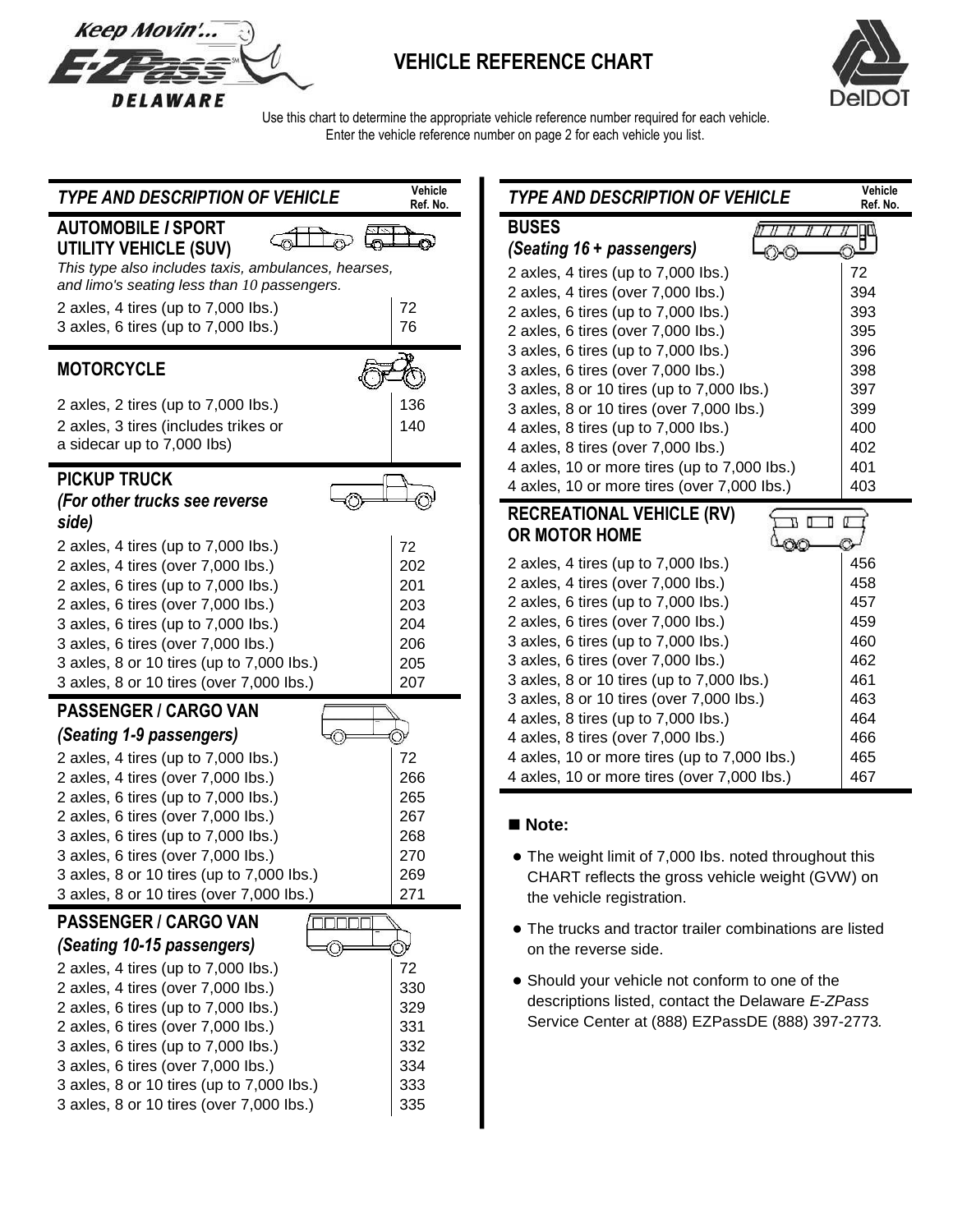| <b>TYPE AND DESCRIPTION OF VEHICLE</b>       | Vehicle<br>Ref. No. | <b>TYPE AND DESCRIPTION OF VEHICLE</b>      | Vehicle<br>Ref. No. |
|----------------------------------------------|---------------------|---------------------------------------------|---------------------|
| <b>TRUCKS</b>                                |                     | <b>TRACTOR TRAILER</b>                      | $\Box$              |
|                                              |                     | <b>COMBINATION *</b>                        | യ⊐⊙                 |
|                                              |                     | 3 axles (trailer less than or equal to 48') | 719                 |
| 2 axles, 4 tires (up to 7,000 lbs.)          | 72                  | 4 axles (trailer less than or equal to 48') | 723                 |
| 2 axles, 4 tires (over 7,000 lbs.)           | 522                 | 5 axles (trailer less than or equal to 48') | 727                 |
| 2 axles, 6 tires (up to 7,000 lbs.)          | 521                 | 6 axles (trailer less than or equal to 48') | 731                 |
| 2 axles, 6 tires (over 7,000 lbs.)           | 523                 | 7 axles (trailer less than or equal to 48') | 735                 |
| 3 axles, 6 tires (up to 7,000 lbs.)          | 524                 | 3 axles (trailer over 48')                  | 783                 |
| 3 axles, 6 tires (over 7,000 lbs.)           | 526                 | 4 axles (trailer over 48')                  | 787                 |
| 3 axles, 8 or 10 tires (up to 7,000 lbs.)    | 525                 | 5 axles (trailer over 48')                  | 791                 |
| 3 axles, 8 or 10 tires (over 7,000 lbs.)     | 527                 | 6 axles (trailer over 48')                  | 795                 |
| 4 axles, 8 tires (up to 7,000 lbs.)          | 528                 | 7 axles (trailer over 48')                  | 799                 |
| 4 axles, 8 tires (over 7,000 lbs.)           | 530                 | <b>TRACTOR / MOBILE</b>                     |                     |
| 4 axles, 10 or more tires (up to 7,000 lbs.) | 529                 |                                             |                     |
| 4 axles, 10 or more tires (over 7,000 lbs.)  | 531                 | <b>HOME</b>                                 |                     |
| 5 axles, 10 tires (up to 7,000 lbs.)         | 532                 | <b>COMBINATION *</b>                        |                     |
| 5 axles, 10 tires (over 7,000 lbs.)          | 534                 | 3 axles                                     | 1103                |
| 5 axles, 12 or more tires (up to 7,000 lbs.) | 533                 | 4 axles                                     | 1107                |
| 5 axles, 12 or more tires (over 7,000 lbs.)  | 535                 | 5 axles                                     | 1111                |
| 6 axles, 12 tires (up to 7,000 lbs.)         | 536                 | 6 axles                                     | 1115                |
| 6 axles, 12 tires (over 7,000 lbs.)          | 538                 | 7 axles                                     | 1119                |
| 6 axles, 14 or more tires (up to 7,000 lbs.) | 537                 | 8 axles                                     | 1123                |
| 6 axles, 14 or more tires (over 7,000 lbs.)  | 539                 | 9 axles                                     | 1127                |
|                                              |                     |                                             |                     |
| 7 axles, 14 tires (up to 7,000 lbs.)         | 540                 |                                             |                     |
| 7 axles, 14 tires (over 7,000 lbs.)          | 542                 | 10 axles                                    | 1131                |
| 7 axles, 16 or more tires (up 7,000 lbs.)    | 541                 | <b>TANDEM TRAILER COMBINATION *</b>         |                     |
| 7 axles, 16 or more tires (over 7,000 lbs.)  | 543                 | (Tractor with 2 Trailers)<br>অঅ<br>œ        | $\infty$ -o         |
| ملله ملله متللق<br><b>AUTO TRANSPORTER</b>   |                     |                                             |                     |
|                                              |                     | 5 axles, 2 trailers each (:S:28lf2')        | 855                 |
|                                              |                     | 6 axles, 2 trailers each (:S:281/z')        | 859                 |
|                                              |                     | 7 axles, 2 trailers each (:S:28l/2')        | 863                 |
| 3 axles (under 65')                          | 591                 | 8 axles, 2 trailers each (:S:28Vz')         | 867                 |
| 4 axles (under 65')                          | 595                 | 9 axles, 2 trailers each (:S:28l/2')        | 871                 |
| 5 axles (under 65')                          | 599                 | 10 axles, 2 trailers each (:S:28Vz')        | 875                 |
| 6 axles (under 65')                          | 603                 | 5 axles, 1 trailer each (:S:28/2')          | 983                 |
| 7 axles (under 65')                          | 607                 | 6 axles, 1 trailer each (:S:28l/2')         | 987                 |
| 4 axles (over 65')                           | 659                 | 7 axles, 1 trailer each (:S:28l/2')         | 991                 |
| 5 axles (over 65')                           | 663                 | 8 axles, 1 trailer each (:S:28l/2')         | 995                 |
| 6 axles (over 65')                           | 667                 | 9 axles, 1 trailer each (:S:28l/2')         | 999                 |
| 7 axles (over 65')                           | 671                 | 10 axles, 1 trailer each (:S:28Vz')         | 1003                |
|                                              |                     | 5 axles, 2 trailers each (>28Vz')           | 919                 |
|                                              |                     | 6 axles, 2 trailers each (>28Vz')           | 923                 |
|                                              |                     | 7 axles, 2 trailers each (>28lf2')          | 927                 |
|                                              |                     | 8 axles, 2 trailers each (>28l/2')          | 931                 |
|                                              |                     | 9 axles, 2 trailers each (>28lf2')          | 935                 |
|                                              |                     | 10 axles, 2 trailers each (>28l/2')         | 939                 |

\*All vehicles in this type are classified as having dual rear wheels and a Gross Vehicle Weight (GVW) greater than 7,000 lbs.